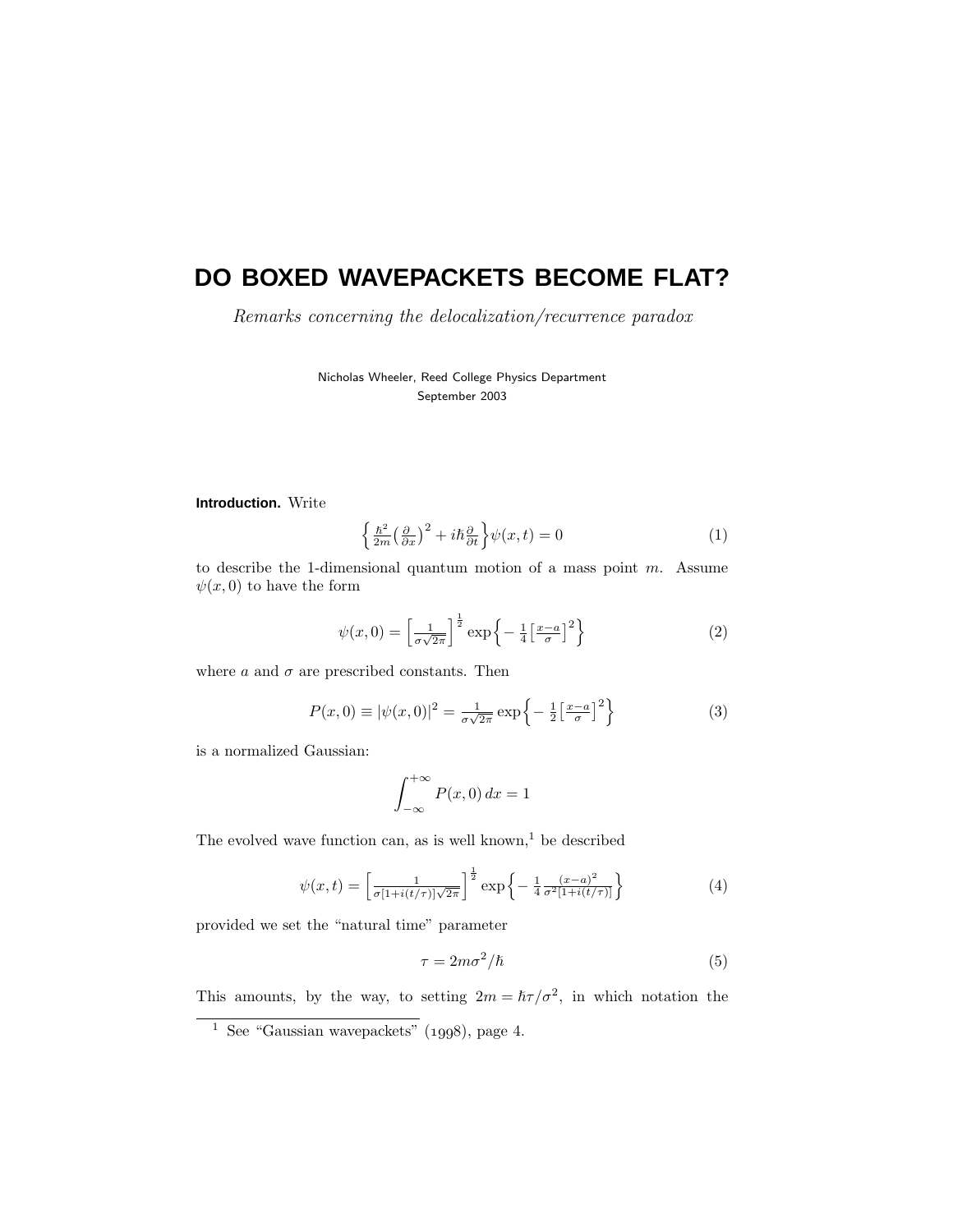Schrödinger equation (1) assumes the simpler appearance

$$
\left\{\sigma^2 \left(\frac{\partial}{\partial x}\right)^2 + i\tau \frac{\partial}{\partial t}\right\}\psi(x,t) = 0\tag{6}
$$

*Mathematica* is quick to verify that (4) does in fact describe a solution of (6). From (6) we obtain

$$
P(x,t) \equiv |\psi(x,t)|^2 = \frac{1}{\sigma(t)\sqrt{2\pi}} \exp\left\{-\frac{1}{2} \left[\frac{x-a}{\sigma(t)}\right]^2\right\} \tag{7.1}
$$

with

$$
\sigma(t) \equiv \sigma \sqrt{1 + (t/\tau)^2} \tag{7.2}
$$

Equations (7) describe a dispersing Gaussian:

$$
\Delta x \equiv \sqrt{\langle x^2 \rangle - \langle x \rangle^2} = \sigma(t) \quad \left.\begin{matrix} & & \\ & & \end{matrix}\right\} \quad : \quad t > 0 \tag{8}
$$

That we become progressively more and more uncertain where measurement would show the free particle to reside has from the outset be recognized to be one of the most characteristic features of quantum theory. I turn now to discussion intended to underscore the fact that the point at issue retains its validity even after abandonment of the the assumption that  $P(x, 0)$  is Gaussian.

Free particle eigenfunctions can be described

$$
\psi_p(x) \equiv \frac{1}{\sqrt{h}} e^{\frac{i}{\hbar}px} \tag{9.1}
$$

and to describe the temporal evolution of such a function we have

$$
\psi_p(x,t) \equiv \frac{1}{\sqrt{h}} e^{\frac{i}{\hbar}[px-(p^2/2m)t]} \tag{9.2}
$$

The Gaussian wavepacket (2) can be displayed as a weighted superposition of such eigenfunctions:

$$
\left[\frac{1}{\sigma\sqrt{2\pi}}\right]^{\frac{1}{2}}\exp\left\{-\frac{1}{4}\left[\frac{x-a}{\sigma}\right]^{2}\right\} = \int_{-\infty}^{+\infty}\varphi(p)\frac{1}{\sqrt{h}}e^{\frac{i}{\hbar}px}dp
$$

with

$$
\varphi(p) = \int_{-\infty}^{+\infty} \left[ \frac{1}{\sigma \sqrt{2\pi}} \right]^{\frac{1}{2}} \exp\left\{-\frac{1}{4} \left[ \frac{x-a}{\sigma} \right]^2 \right\} \frac{1}{\sqrt{h}} e^{-\frac{i}{h} px} dx
$$

$$
= \left[ \frac{1}{\lambda \sqrt{2\pi}} \right]^{\frac{1}{2}} \exp\left\{-\frac{1}{4} \left[ \frac{p}{\lambda} \right]^2 \right\} e^{-\frac{i}{h} ap}
$$
(10.1)

where

 $λ \equiv �h/2σ$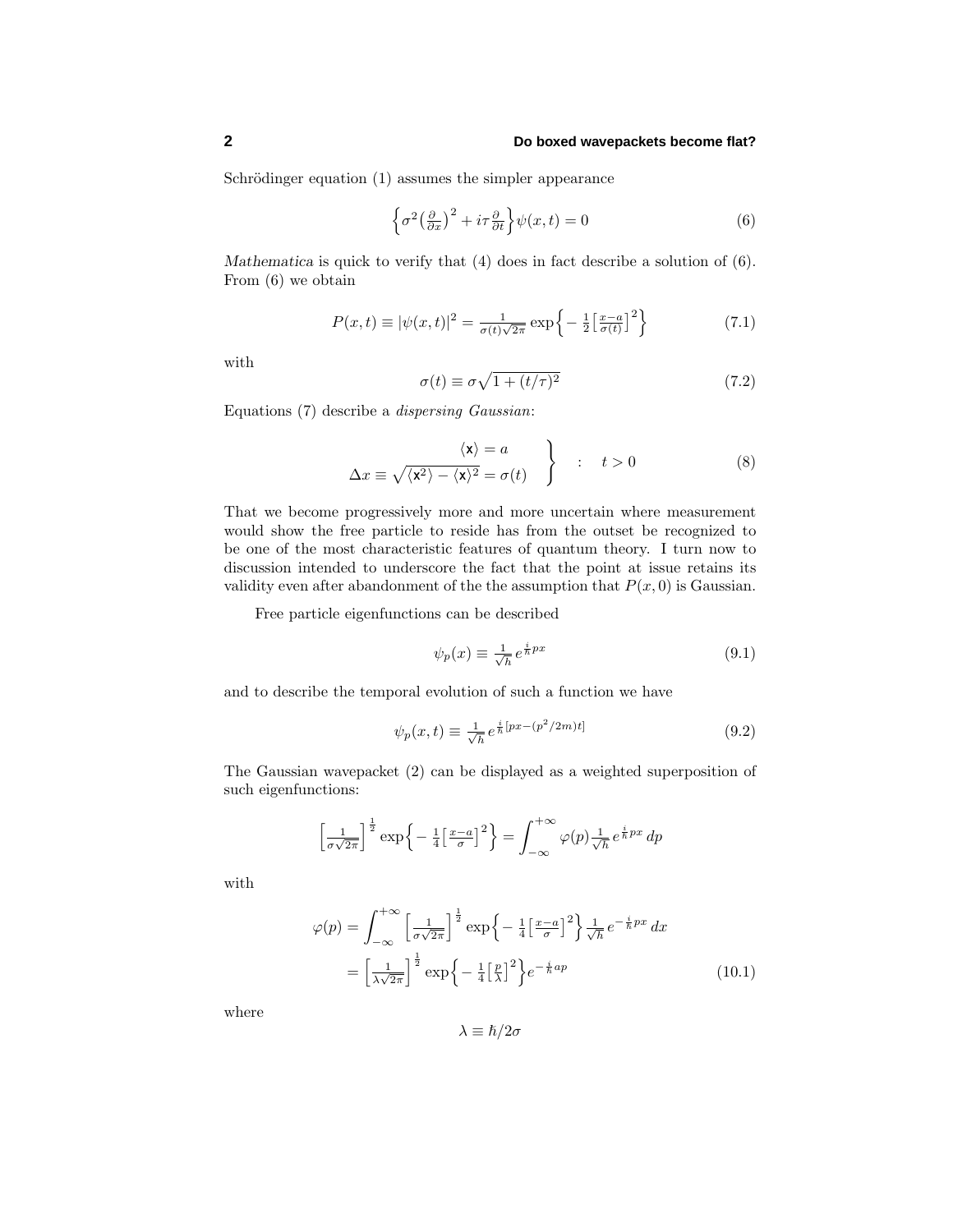The effect of launching such an eigenfunction can be described

$$
\int_{-\infty}^{+\infty} \varphi(p) \frac{1}{\sqrt{h}} e^{\frac{i}{\hbar} px} dp \quad \longmapsto \quad \int_{-\infty}^{+\infty} \varphi(p) \frac{1}{\sqrt{h}} e^{\frac{i}{\hbar} [px - (p^2/2m)t]} dp \qquad (10.2)
$$

and is found by calculation to give back (4).

Look now, by way of comparison, to the  $case<sup>2</sup>$ 

$$
\psi(x,0) = \begin{cases} \frac{1}{\sqrt{2b}} & : x^2 < b^2 \\ 0 & : x^2 \geq b^2 \end{cases}
$$
(11)

In this instance  $P(x,0) \equiv |\psi(x,0)|^2$  is *constant* on the interval  $-b \leq x \leq +b$ and vanishes elsewhere. The argument that gave (10.1) now gives

$$
\varphi(p) = \int_{-b}^{+b} \frac{1}{\sqrt{2bh}} e^{-\frac{i}{h}px} dx
$$

$$
= \frac{\sqrt{h}}{p\sqrt{\pi b}} \sin\frac{bp}{h}
$$
(12)

As a check on the accuracy of this weight function we compute

$$
\psi(x,0) = \int_{-\infty}^{+\infty} \frac{\sqrt{h}}{p\sqrt{\pi b}} \sin\frac{bp}{h} \cdot \frac{1}{\sqrt{h}} e^{\frac{i}{h}px} dp
$$
  
\n
$$
= \frac{1}{\sqrt{2b}} \cdot \frac{1}{2} \Big\{ \varepsilon(x+b) - \varepsilon(x-b) \Big\} \quad \text{where} \quad \varepsilon(x) \equiv \begin{cases} +1 : & x > 0 \\ 0 : & x = 0 \\ -1 : & x < 0 \end{cases}
$$
  
\n
$$
= \frac{1}{\sqrt{2b}} \cdot \Big\{ \theta(x+b) - \theta(x-b) \Big\} \quad \text{where} \quad \theta(x) \equiv \begin{cases} 1 : & x > 0 \\ \frac{1}{2} : & x = 0 \\ 0 : & x < 0 \end{cases}
$$
  
\n
$$
= \frac{1}{\sqrt{2b}} \cdot \theta(b^2 - x^2)
$$

This result<sup>3</sup> is easily seen to be in precise agreement with  $(11)$ . Looking to the temporal evolution of such a "box packet" we undertake to compute

$$
\psi(x,t) = \int_{-\infty}^{+\infty} \frac{\sqrt{\hbar}}{p\sqrt{\pi b}} \sin\frac{bp}{\hbar} \cdot \frac{1}{\sqrt{\hbar}} \left\{ \cos\left[\frac{1}{\hbar} \left( px - \frac{p^2}{2m}t \right) \right] + i \sin\left[\frac{1}{\hbar} \left( px - \frac{p^2}{2m}t \right) \right] \right\} dp
$$

*Mathematica* supplies

$$
=F(x,t) + iG(x,t) \tag{13}
$$

<sup>&</sup>lt;sup>2</sup> I owe my special interest in this case to a conversation with David Griffiths  $(August 2003).$ 

<sup>&</sup>lt;sup>3</sup> The step functions (or "switches")  $\varepsilon(x)$  and  $\theta(x)$  are known to *Mathematica* as Sign[x] and UnitStep[x], respectively. For review of their properties see Chapter 8 in J. Spanier & K. B. Oldham, An Atlas of Functions  $(1987)$ .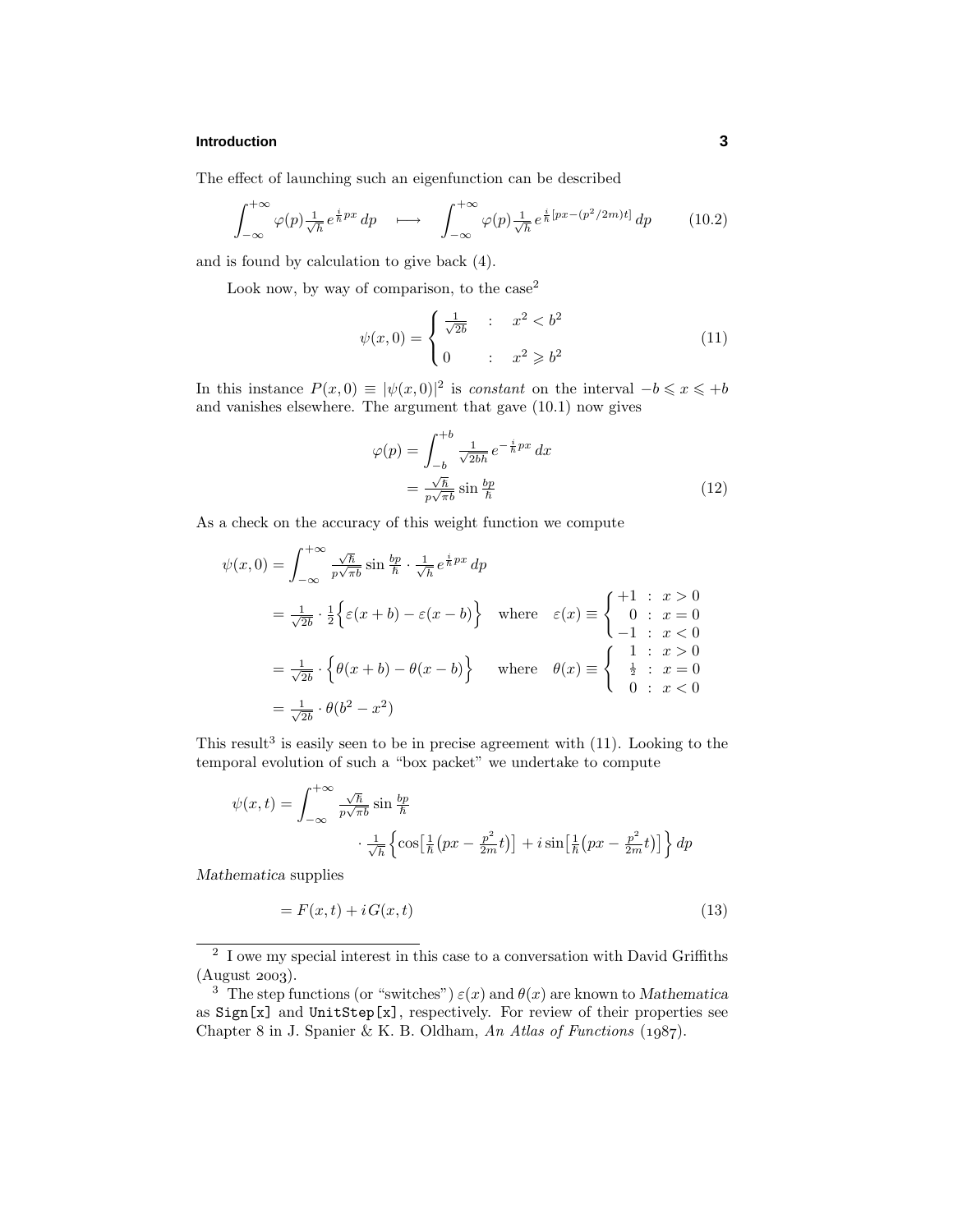## **4 Do boxed wavepackets become flat?**

where  $F(x, t)$  and  $G(x, t)$  are sums of "generalized hypergeometric functions" multiplied by algebraic functions and switches (but so complicated that it would serve no useful purpose to write them out). We construct

$$
P(x,t) \equiv |\psi(x,t)|^2 = F^2(x,t) + G^2(x,t)
$$
\n(14)

and note that, according to *Mathematica*,  $F(x, t) \& G(x, t)$  are—non-obviously but not surprisingly—both even functions of *x*:

 $F(x,t) = F(-x,t)$  and  $G(x,t) = G(-x,t)$ 

So  $P(x, t)$  is even, from which it follows immediately that

$$
\langle \mathbf{x}^{\text{odd}} \rangle_t = \int_{-\infty}^{+\infty} x^{\text{odd}} P(x, t) \, dx = 0 \quad : \quad \text{all } t
$$

From  $P(x, 0) = \frac{1}{2b} \theta(b^2 - x^2)$  we find that initially

$$
\langle \mathbf{x}^{2n} \rangle_0 = \frac{b^{2n}}{n+1} \quad : \quad n = 0, 1, 2, \dots \tag{15.1}
$$

But *Mathematica* seems to be powerless to compute

$$
\langle \mathbf{x}^{2n} \rangle_t \equiv 2 \int_0^\infty x^{2n} P(x, t) \, dx \tag{15.2}
$$

except numerically, and even with the numerical integration it has to struggle *...* for reasons that I will undertake later to explain.

As it happens, there exists an illuminating general line of argument—which I digress now to review—that enables one to circumvent (or at least to reduce the sting of) difficulties of the sort just encountered. I have described elsewhere<sup>4</sup> the sense in which quantum mechanics can be looked upon as a "theory of interactive moments." Within that formalism it becomes the business of the Hamiltonian operator to set the system-specific design of the coupled "moment equations" that lie at the analytic heart of the theory. I have shown in particular that in the case  $H = \frac{1}{2m} p^2$  one has

$$
\frac{\frac{d}{dt}\langle \mathbf{p} \rangle = 0}{\frac{d}{dt}\langle \mathbf{x} \rangle = \frac{1}{m}\langle \mathbf{p} \rangle}
$$
\n
$$
\frac{\frac{d}{dt}\langle \mathbf{p}^2 \rangle = 0}{\frac{d}{dt}\langle \mathbf{x}\mathbf{p} + \mathbf{p}\mathbf{x} \rangle = \frac{2}{m}\langle \mathbf{p}^2 \rangle}
$$
\n
$$
\frac{\frac{d}{dt}\langle \mathbf{x}^2 \rangle = \frac{1}{m}\langle \mathbf{x}\mathbf{p} + \mathbf{p}\mathbf{x} \rangle}{\vdots}
$$
\n(16)

<sup>&</sup>lt;sup>4</sup> See Advanced Quantum Topics (2000), Chapter 2 ("Weyl Transform  $\&$  the Phase Space Formalism"), pages 51–60.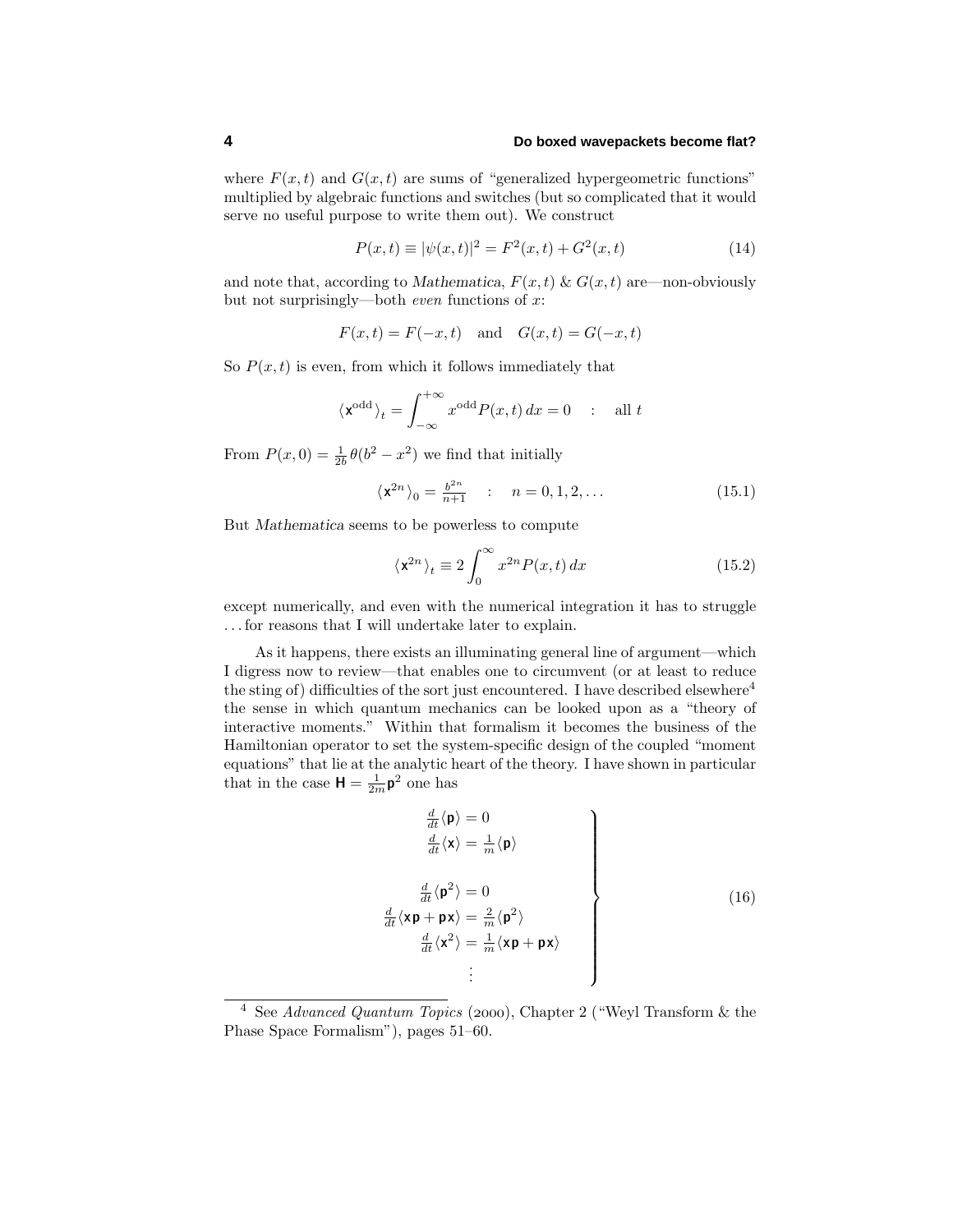from which it follows that

$$
\langle \mathbf{p} \rangle_t = p_0
$$
\n
$$
\langle \mathbf{x} \rangle_t = x_0 + \frac{1}{m} p_0 t
$$
\n
$$
\langle \mathbf{p}^2 \rangle_t = \wp^2
$$
\n
$$
\langle \mathbf{x} \mathbf{p} + \mathbf{p} \mathbf{x} \rangle_t = s + \frac{2}{m} \wp^2 t
$$
\n
$$
\langle \mathbf{x}^2 \rangle_t = \xi^2 + \frac{1}{m} s t + \frac{1}{m^2} \wp^2 t^2
$$
\n
$$
\vdots
$$
\n(17)

Here  $p_0, x_0, \wp^2$ , *s* and  $\xi^2$  are constants of evident physical dimension. From

$$
p_0 = \langle \mathbf{p} \rangle_0 = \int \psi^*(x, 0) \mathbf{p} \psi(x, 0) dx
$$
  
\n
$$
x_0 = \langle \mathbf{x} \rangle_0 = \int \psi^*(x, 0) \mathbf{x} \psi(x, 0) dx
$$
  
\n
$$
\wp^2 = \langle \mathbf{p}^2 \rangle_0 = \int \psi^*(x, 0) \mathbf{p}^2 \psi(x, 0) dx
$$
  
\n
$$
s = \langle \mathbf{x} \mathbf{p} + \mathbf{p} \mathbf{x} \rangle_0 = \int \psi^*(x, 0) (\mathbf{x} \mathbf{p} + \mathbf{p} \mathbf{x}) \psi(x, 0) dx
$$
  
\n
$$
\xi^2 = \langle \mathbf{x}^2 \rangle_0 = \int \psi^*(x, 0) \mathbf{x}^2 \psi(x, 0) dx
$$
\n(18)

we see that they can be considered to derive their numerical values from the prescribed structure of  $\psi(x,0)$ . One has to evaluate only *initial* integrals to evaluate the constants, and can then use (17) to obtain descriptions of the evolved moments: one is thus spared the tedium of trying to evaluate evolved integrals *...* which is one of the advantages afforded by the program. Another is that one can use it to draw certain general conclusions. Observe, for example, that equations (17) entail

$$
(\Delta x)_t^2 \equiv \langle \mathbf{x}^2 \rangle_t - \langle \mathbf{x} \rangle_t^2 = \alpha + \beta (t - t_0)^2 \tag{19.1}
$$

with

$$
\alpha = (\xi^2 - x_0^2) - \frac{(s - 2x_0 p_0)^2}{4(\wp^2 - p_0^2)}
$$
  
\n
$$
\beta = \frac{\wp^2 - p_0^2}{m^2}
$$
  
\n
$$
t_0 = -\frac{s - 2x_0 p_0}{2(\wp^2 - p_0^2)}
$$
\n(19.2)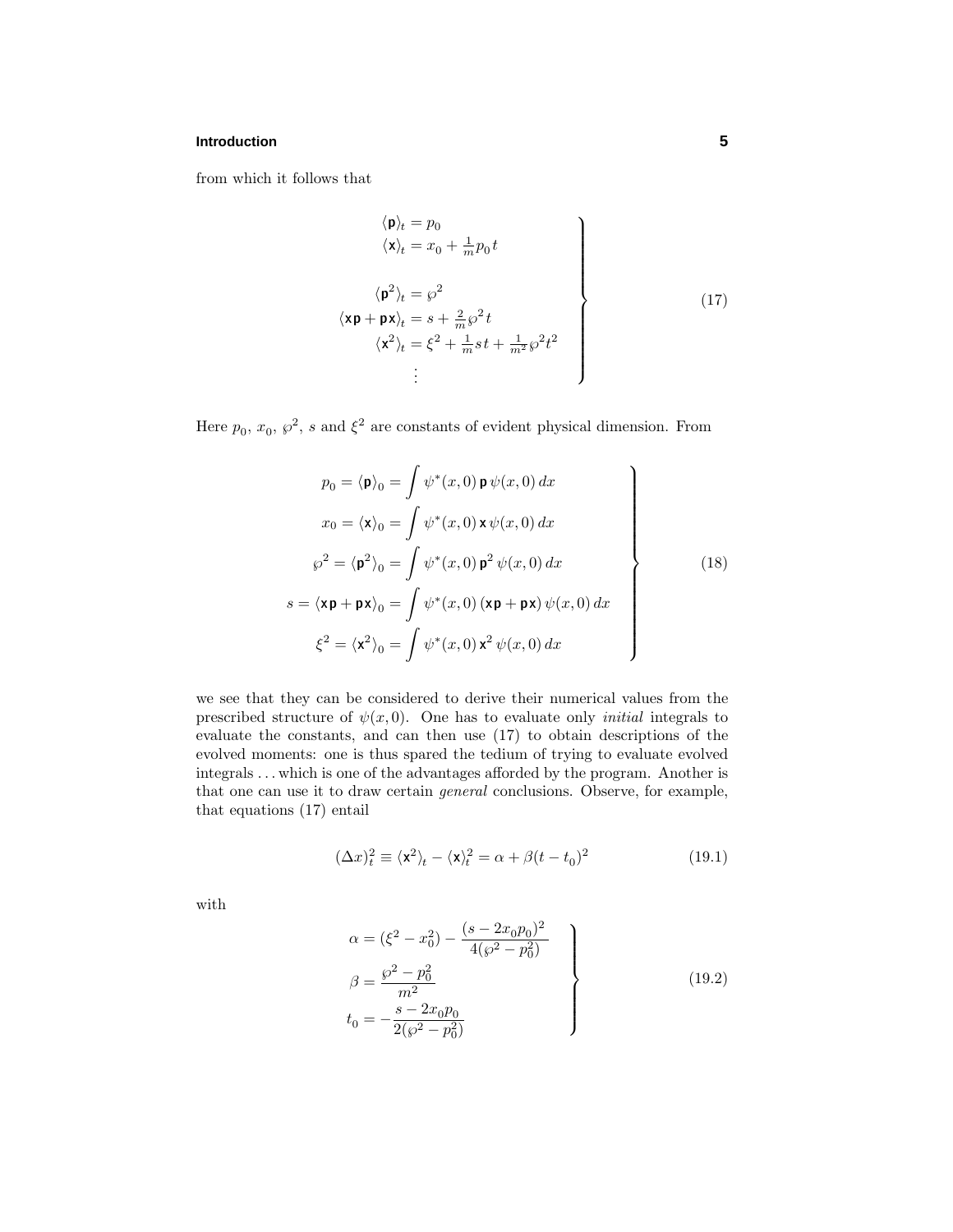If, in particular,  $\psi(x,0)$  is Gaussian, as described by (2), we compute

$$
p_0 = 0
$$
  
\n
$$
x_0 = a
$$
  
\n
$$
\wp^2 = \left(\frac{\hbar}{2\sigma}\right)^2
$$
  
\n
$$
s = 0
$$
  
\n
$$
\xi^2 = a^2 + \sigma^2
$$

from which it follows in particular that

$$
\alpha = \sigma^2
$$

$$
\beta = \left(\frac{\hbar}{2m\sigma}\right)^2
$$

$$
t_0 = 0
$$

whence

$$
(\Delta x)_t^2 = \sigma^2 + \left(\frac{\hbar}{2m\sigma}\right)^2 t^2
$$
  
=  $\sigma^2 \left[1 + (t \cdot \hbar/2m\sigma^2)^2\right]$ 

We have recovered precisely (7.2), but by an argument which underscores the important fact that the hyperbolic growth of  $(\Delta x)_t$  is not special to Gaussians: it pertains to the free-body motion of all wavepackets for which the relevant initial moments are well-defined.

Look back again, in this light, to the case (11) of the boxpacket

$$
\psi(x,0) = \frac{1}{\sqrt{2b}} \cdot \left\{ \theta(x+b) - \theta(x-b) \right\}
$$

We know already that

$$
x_0 \equiv \langle \mathbf{x} \rangle_0 = 0
$$
 and  $\xi^2 \equiv \langle \mathbf{x}^2 \rangle_0 = \frac{1}{3}b^2$ 

That

$$
p_0 \equiv \langle \mathbf{p} \rangle_0 = 0
$$

can be argued in several ways: we might write

$$
p_0 = \frac{1}{2b} \int \left\{ \theta(x+b) - \theta(x-b) \right\} \frac{\hbar}{i} \frac{\partial}{\partial x} \left\{ \theta(x+b) - \theta(x-b) \right\} dx
$$
  
\n
$$
= \frac{1}{2b} \frac{\hbar}{i} \int \left\{ \theta(x+b) - \theta(x-b) \right\} \left\{ \delta(x+b) - \delta(x-b) \right\} dx
$$
  
\n
$$
= \frac{1}{2b} \frac{\hbar}{i} \left\{ \theta(0) - \theta(-2b) - \theta(+2b) + \theta(0) \right\}
$$
  
\n
$$
= \frac{1}{2b} \frac{\hbar}{i} \left\{ \frac{1}{2} - 0 - 1 + \frac{1}{2} \right\} = 0
$$

though that line of argument seems precariously formal. Alternatively, we might appeal to the general observation that if  $\psi(x)$  is real-valued then

$$
\int \psi(x) \frac{\hbar}{i} \frac{\partial}{\partial x} \psi(x) dx
$$
 {is transparently imaginary  
but must be real, so vanishes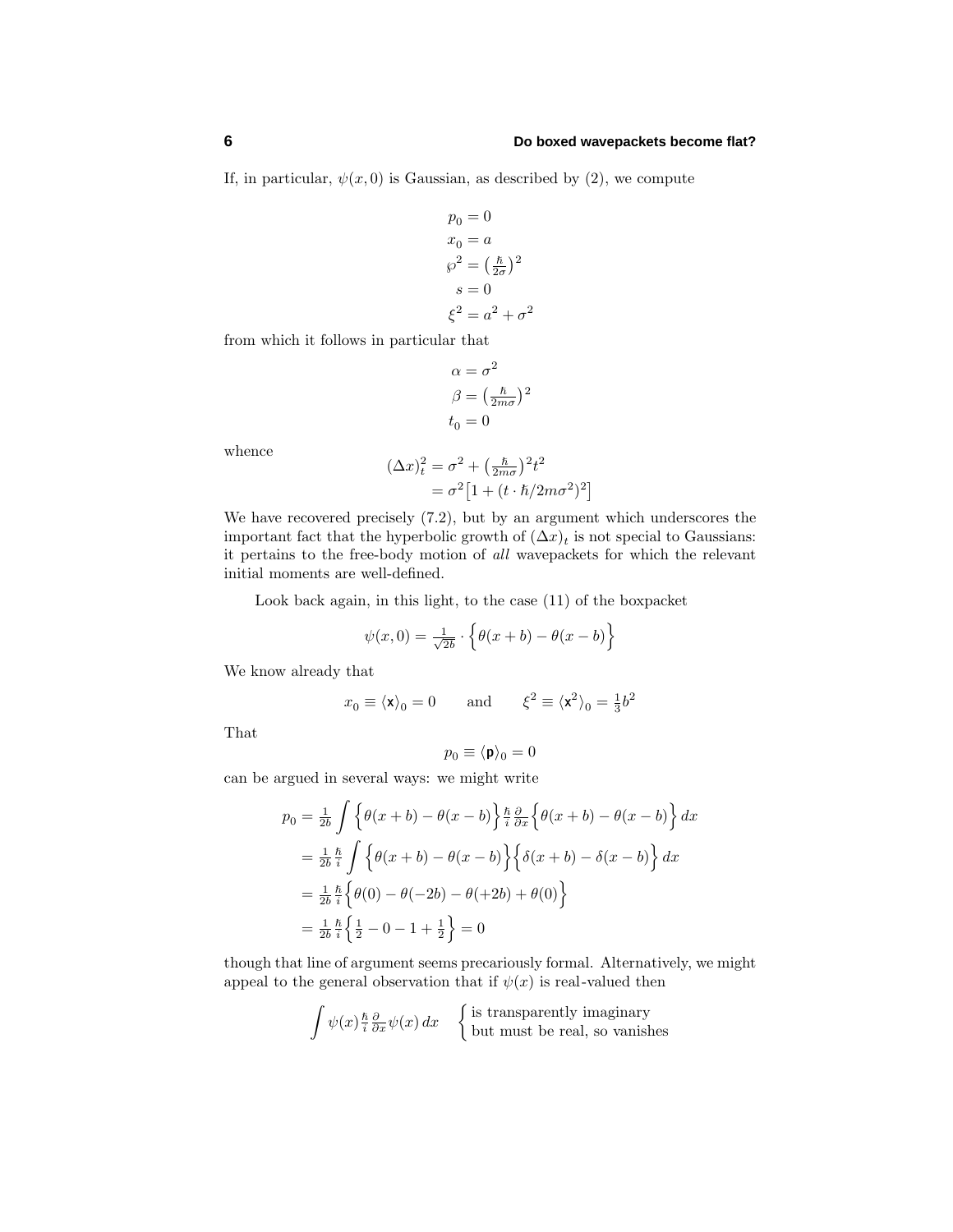Or we could elect to work in the momentum representation, from (12):

$$
\varphi(p) = \frac{\sqrt{\hbar}}{p\sqrt{\pi b}} \sin\frac{bp}{\hbar}, \quad \text{which is an even real-valued function of } p
$$

Direct calculation confirms that

$$
\int_{-\infty}^{+\infty} \varphi(p) p^0 \varphi(p) dp = 1
$$

and that

$$
p_0 = \int_{-\infty}^{+\infty} \varphi(p) \, p^1 \varphi(p) \, dp = 0
$$

But when we look by this means to  $\wp^2 \equiv \langle \mathbf{p}^2 \rangle_0$  we are informed that

$$
\wp^2 = \int_{-\infty}^{+\infty} \varphi(p) \, p^2 \varphi(p) \, dp = \infty \quad \text{(does not converge)}
$$

Argument in the *x*-representation is more formal

$$
\wp^2 = -\frac{\hbar^2}{2b} \int \left\{ \theta(x+b) - \theta(x-b) \right\} \left\{ \delta'(x+b) - \delta'(x-b) \right\} dx
$$
  
=  $+\frac{\hbar^2}{2b} \int \left\{ \delta(x+b) - \delta(x-b) \right\} \left\{ \delta(x+b) - \delta(x-b) \right\} dx$   
=  $+\frac{\hbar^2}{2b} \left\{ \delta(0) - \delta(-2b) - \delta(+2b) + \delta(0) \right\}$   
=  $+\frac{\hbar^2}{2b} \left\{ \infty - 0 - 0 + \infty \right\}$ : undefined

and therefore less convincing, but appears to lead to the same conclusion. Look finally to the value of  $s \equiv \langle x\mathbf{p} + \mathbf{p}x \rangle_0 = \langle 2\mathbf{p}x + i\hbar \mathbf{I} \rangle_0 = 2\langle \mathbf{p}x \rangle_0 + i\hbar$ . Working in the momentum representation we have

$$
s = i\hbar + 2\int_{-\infty}^{+\infty} \varphi(p) \, p\left(-\frac{\hbar}{i} \frac{\partial}{\partial p}\right) \varphi(p) \, dp = i\hbar - i\hbar = 0
$$

which—arguing as before—we might consider to have been forced by the reality of  $\varphi(p)$ . Returning with the information now in hand to (19.2) we find

$$
\alpha = \left(\frac{1}{3}b^2 - 0^2\right) - \frac{(0 - 2 \cdot 0 \cdot 0)^2}{4(\infty - 0^2)} = \frac{1}{3}b^2
$$

$$
\beta = \frac{\infty - 0^2}{m^2} = \infty
$$

$$
t_0 = -\frac{0 - 2 \cdot 0 \cdot 0}{2(\infty - 0^2)} = 0
$$

from which it would appear  $(by (19.1))$  to follow

$$
(\Delta x)_t^2 = \frac{1}{3}b^2 + \infty \cdot t^2 = \begin{cases} \frac{1}{3}b^2 & \text{: } t = 0\\ \infty & \text{: } t > 0 \end{cases}
$$
 (20)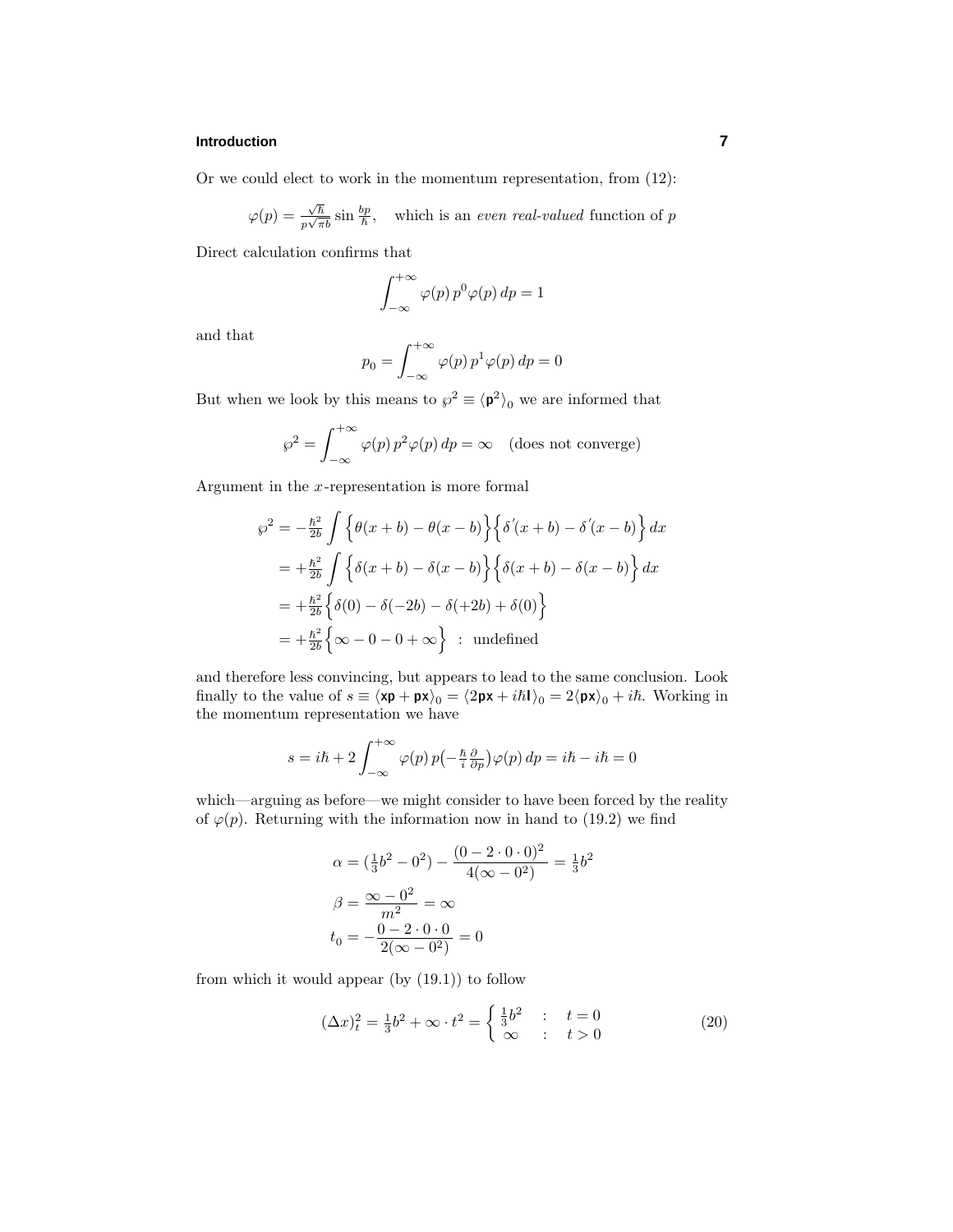

FIGURE 1: Comparative display of the Gaussian distribution  $G(x, \sigma)$ and the Lorentzian distribution  $L(x, a)$ . To facilitate the comparison I have set  $\sigma = 1/\sqrt{\pi}$  and  $a = 1/\pi$  so as to achieve  $G_{\text{max}} = L_{\text{max}} = 1$ . The Lorentzian distribution is seen to have a relatively sharp central peak but relatively broad shoulders. It is, in Richard Crandall's despairing opinion, "too fat"—so fat that  $\langle x^2 \rangle = \infty$ .



FIGURE 2: A Lorentzian distribution falls to half of its maximal value  $1/a\pi$  at  $x = \pm a$ ...which the superimposed boxes are intended to illustrate: each box stands half as high as its associated curve.

That (20) describes a situation which is not so bizarre as it might at first appear is readily established by example. Let  $G(x; \sigma)$  be Gaussian (or "normal") and let  $L(x, a)$  describe what physicists call a Lorentzian (and mathematicians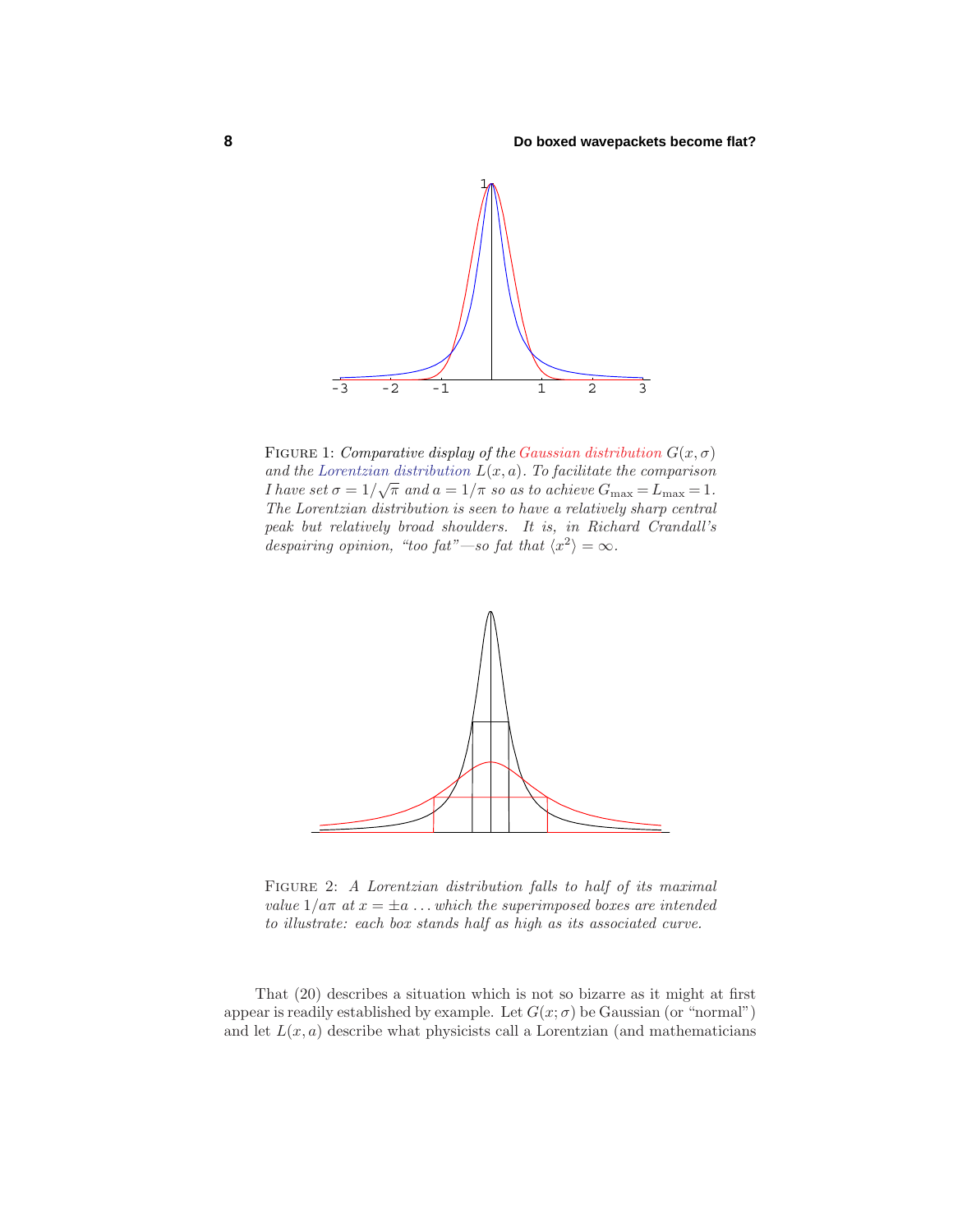call a Cauchy) distribution:<sup>5</sup>

$$
G(x, \sigma) = \frac{1}{\sigma \sqrt{\pi}} e^{-(x/\sigma)^2}
$$

$$
L(x; a) = \frac{1}{a\pi} \frac{1}{1 + (x/a)^2}
$$

Both distributions functions are even, so in both cases  $\langle x^{\text{odd}} \rangle = 0$ . The normal distribution is well known to possess even moments of all orders, while if we look to

$$
\langle x^{\text{odd}} \rangle_{\text{Lorentz}} \equiv \lim_{k \uparrow \infty} \int_{-k}^{+k} x^{\text{even}} L(x; a) dx
$$

we discover that the even-order moments of the Lorentz distribution are (except for the moment of order zero) all infinite—this even though graphs the two distributions (Figure 1) appear to have pretty much the same shape. Now construct the distribution

$$
W(x; \sigma, a; \epsilon) \equiv (1 - \epsilon)G(x, \sigma) + \epsilon L(x; a)
$$

and look in particular to the  $2<sup>nd</sup>$  moment of that distribution:

$$
\langle x^2 \rangle_\epsilon \equiv \lim_{k \uparrow \infty} \int_{-k}^{+k} x^2 W(x;\sigma,a;\epsilon) \, dx
$$

It is evident from preceding remarks that

$$
\langle x^2 \rangle_{\epsilon} = \begin{cases} \frac{1}{2}a & : \epsilon = 0\\ \infty & : \epsilon \neq 0 \end{cases}
$$

which provides a simple instance of the phenomenon encountered at  $(20)$ . When  $\langle x^2 \rangle$  is not available—as, even in simple situations, it sometimes isn't!—one must look to some other device to describe the "width" of a distribution. In the Lorentzian case it is natural to look to (say) the distance between the points at which  $L(x, a) = \frac{1}{2}$  (maximal value), which (by easy calculation: see Figure 2) would be to take

Lorentzian "width" = 
$$
2a
$$

We are, however, destined to confront a case in which those "half-max points" are not easily located, and can readily imagine cases in which there are more than two of them *...* or none. There appears to be no universally available natural descriptor of "distribution width."

We encountered at  $(20)$  a situation that, if not "bizarre," is nevertheless unprecedented in my experience, and is the fruit of a non-standard line of argument. Can it be illuminated by *direct* analysis of  $\langle x^2 \rangle$ ? I have described at

<sup>5</sup> For review of the basic properties of Lorentzian distribution functions, see pages 415–417 in Chapter 7 of principles of classical electrodynamics  $(2001/2002).$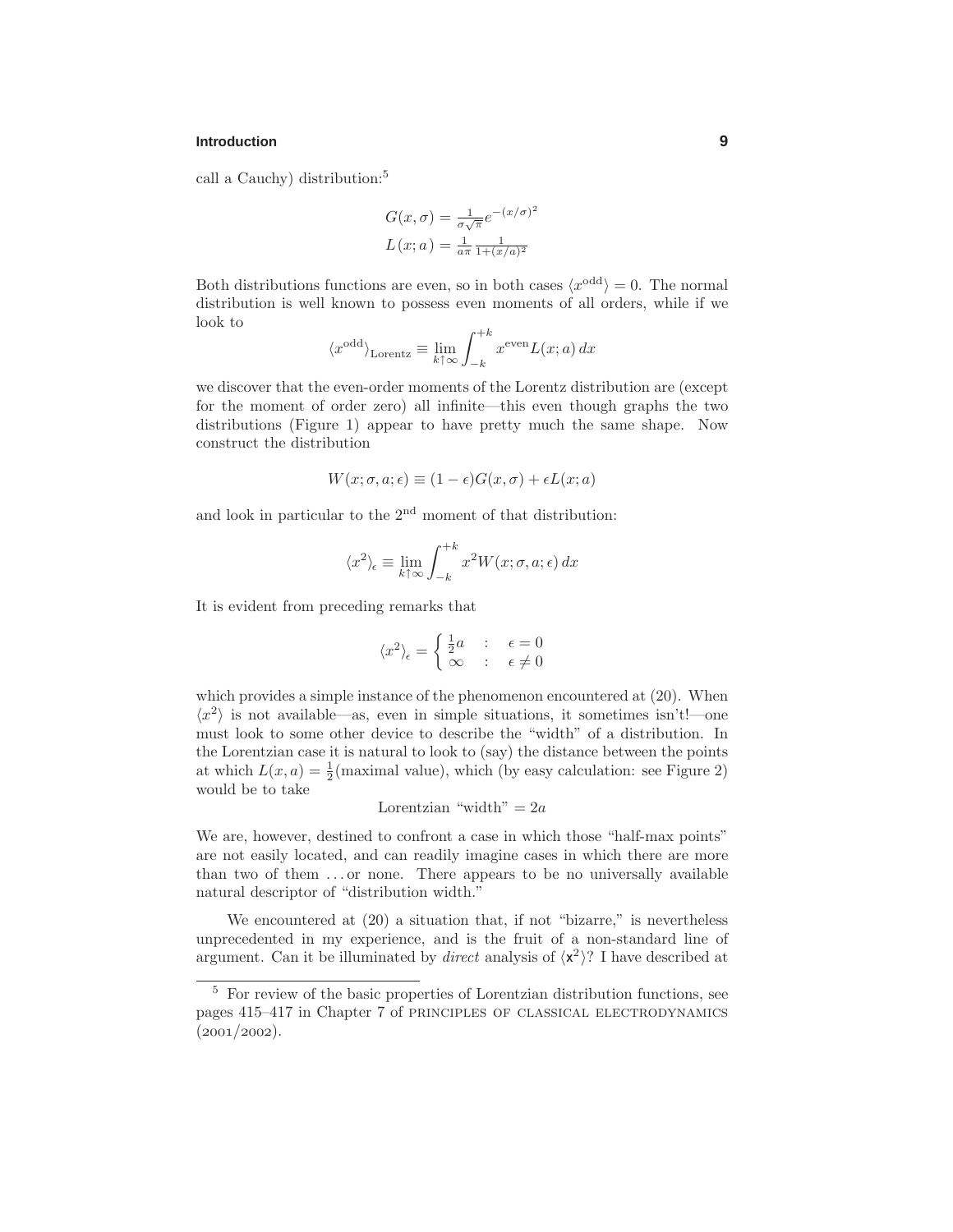#### **10 Do boxed wavepackets become flat?**

the construction of functions  $F(x, t; b, m, \hbar)$  and  $G(x, t; b, m, \hbar)$  from which, at (14), was assembled the distribution  $P(x, t; b, m, \hbar)$  that in time *t* evolves from an initially box-like wavepacket:



FIGURE 3: *Initial probability distribution*  $P_{\text{box}}(x,0) = |\psi_{\text{box}}(x,0)|^2$ in the case  $b = 1$ .

Confining our explicit attention henceforth to the illustrative case

$$
b=m=\hslash=1
$$

we find<sup>6</sup> that  $P_{\text{box}}(x,t)$ , thus constructed, has the complicated structure

$$
P(x,t) = \frac{1}{288t^3} \left[ -6t\sqrt{(1-x)^2} \varepsilon (1-x) \text{Hypergeometric} \text{PfQ}\left(\left\{\frac{3}{4}, \left\{\frac{1}{2}, \frac{5}{4}\right\}, -\frac{(1-x)^4}{16t^2}\right\}\right) + \text{three similar terms} \right]^2 + \left[\text{ similar mess}\right]^2 \tag{21}
$$

One might suppose that a graph of  $P(x, 0)$  would reproduce Figure 3, but *Mathematica* refuses to draw such a graph, claiming that it has encountered indeterminate expressions and complex singularities. That it has a hard time at small times is clear from Figure 4. By  $t = 0.005$  *Mathematica* is willing—if given enough time—to draw (Figure 5) at least the central part of  $P(x, 0.005)$ , but at about  $x \approx 0.4$  begins to encounter wild fluctuations and to bog down. As *t* becomes progressively larger *Mathematica* finds it progressively easier to plot  $P(x, t)$ , but—see Figures 6, 7 & 8—always displays, on left and right, twin regions of wild fluctuation. The twins become progressively more remote, but appear to be invariably separated by the length of the initial box. I have made no attempt to account theoretically for those experimental observations, partly because such an effort would require one to dig deeply into the intricacies of (21) but mainly because a separate line of argument (see below) suggests that the twinned fluctuations in question are spurious—an artifact created by *Mathematica* itself.

<sup>6</sup> I urge my reader to turn on *Mathematica* and prepare actually to do the calculations to which I allude in the text.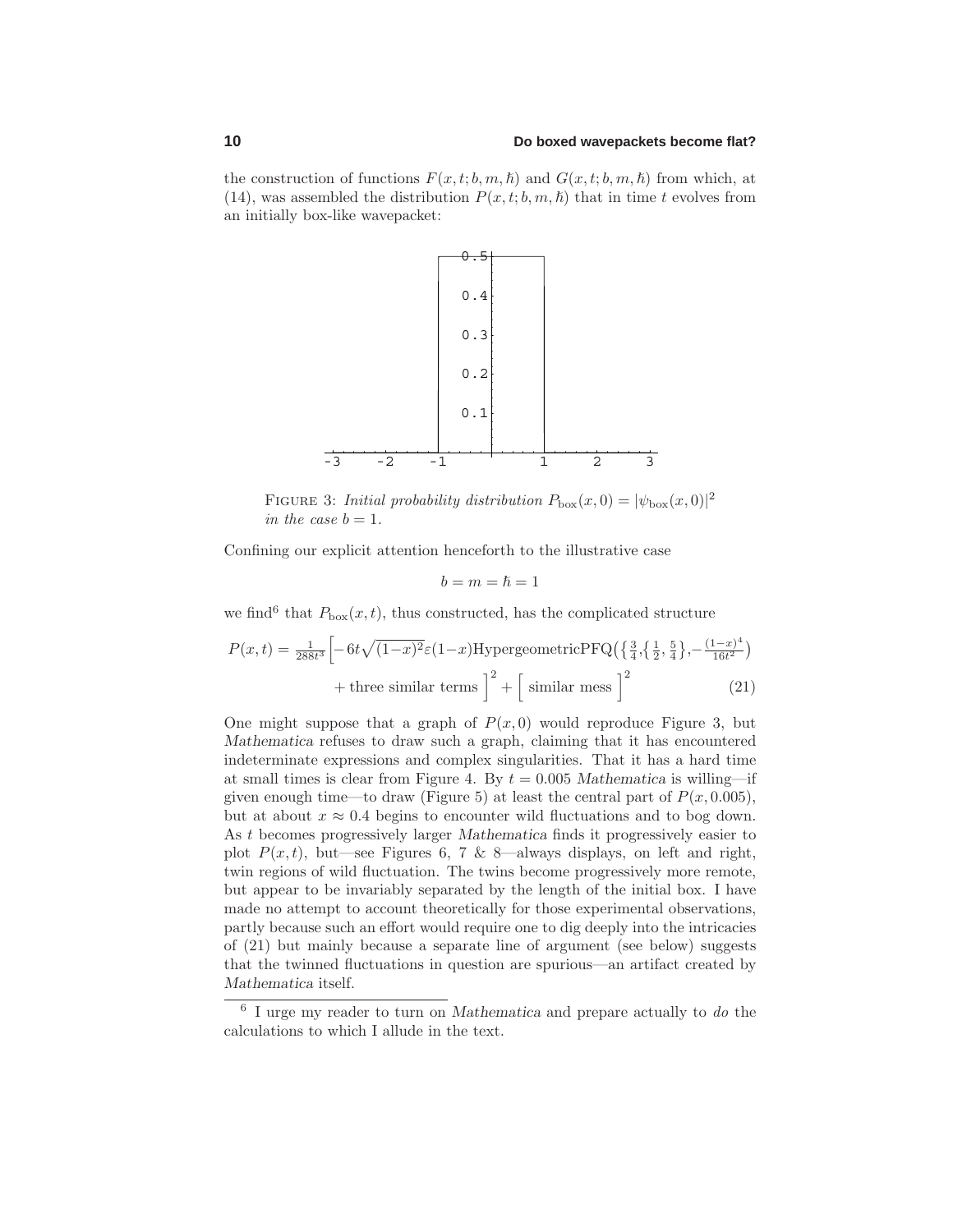

FIGURE 4: *Graph—derived from*  $(21)$ —of  $P(0,t)$  at short times. As  $t \downarrow 0$  the oscillations become faster and faster. At times  $t > 0.25$ the central value  $P(0,t)$  of the distribution drops "exponentially" to zero.



FIGURE 5: Central portion of  $P(x, t)$  at time  $t = 0.005$ . The curve is seen to dither about its initial value  $P(x, 0) = \frac{1}{2}$ . If extended to slightly larger values of *x* the graph would show wild fluctuations. One the interval  $-0.3 \le x \le 0$  one encounters the mirror image of the curve shown.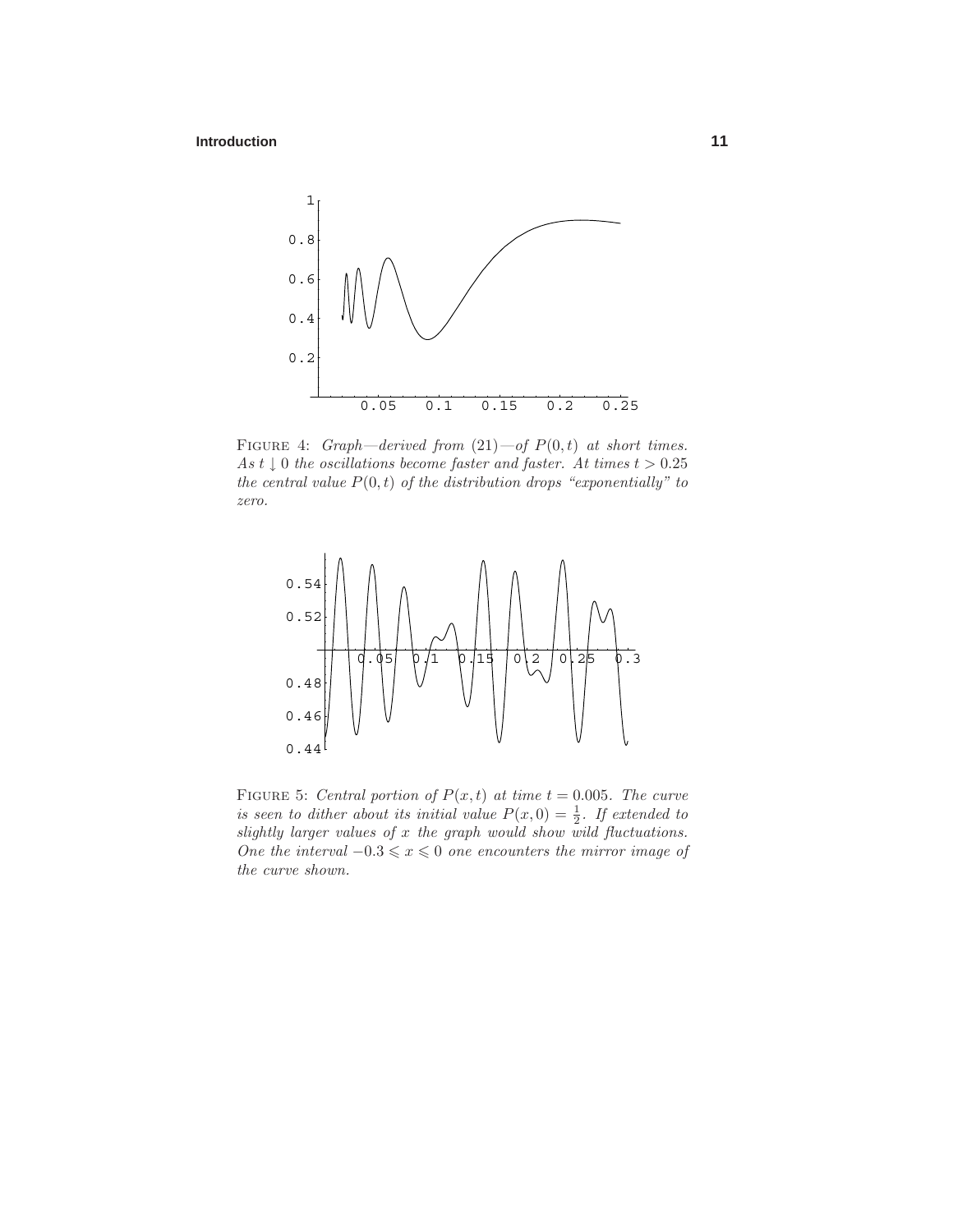

FIGURE 6: Central portion of the evolved distribution  $P(x, 0.5)$ , superimposed upon a graph of the original distribution  $P(x, 0)$ .



FIGURE 7: Extended (and much magnified) version of the preceding figure, showing complications in the neighborhoods of  $x = \pm 5$  and  $x = \pm 7$ . Note that  $7 - 5 = 2$ , the width of the original packet. For  $x > 8$  the chaotic oscillations settle down, and the curve becomes gently undulatory again.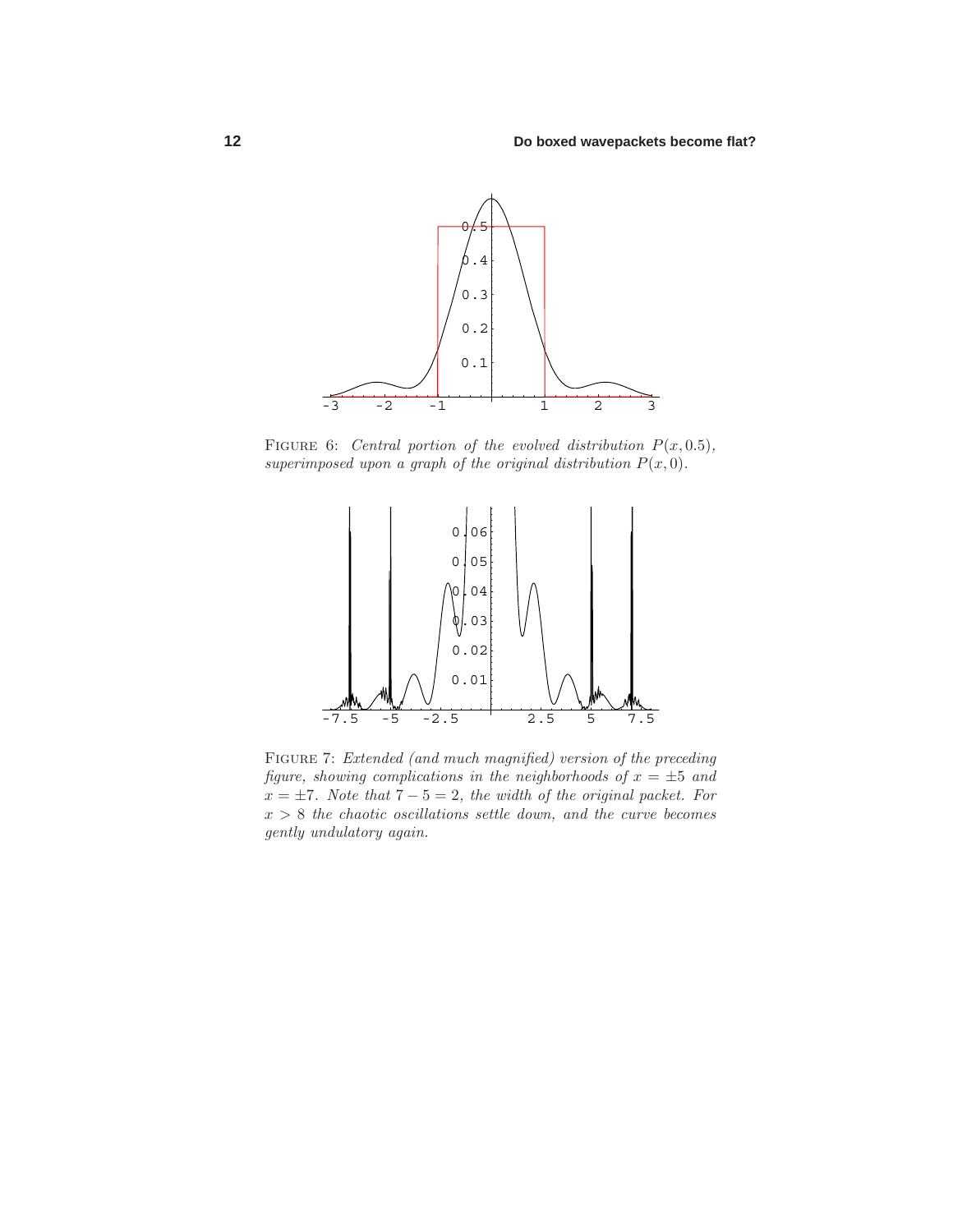

FIGURE 8: Right half of a graph of  $P(x, t)$  drawn at the later time  $t = 1.0$ . Note the high magnification, and that while the spikes have shifted to the right during the last half second they retain their former separation. I cannot—have not really attempted to account analytically for the fact that these trends appear, on numerical/graphical evidence, to be persistent.

The  $\psi(x, t)$  that evolves from  $\psi(x, 0)$  can, in principle, be described

$$
\psi(x,t) = \int_{-\infty}^{+\infty} K(x,t;y,0) \psi(y,0) dy
$$

where  $K(x, t; y, 0)$  is the propagator  $\dots$  which, as is well known, is in the present instance given by

$$
K(x, t; y, 0) = \sqrt{\frac{m}{i 2\pi \hbar t}} \exp\left\{\frac{i}{\hbar} \frac{(x-y)^2}{t}\right\}
$$

We expect therefore to have

$$
\psi_{\text{box}}(x,t) = \int_{-\infty}^{+\infty} K(x,t;y,0) \psi_{\text{box}}(y,0) dy
$$

$$
= \sqrt{\frac{m}{i 2\pi \hbar t} \frac{1}{2b}} \int_{-b}^{+b} \exp\left\{\frac{i}{\hbar} \frac{(x-y)^2}{t}\right\} dy
$$

Again (at this point, rather than later) setting  $b = m = \hbar = 1$ , we present the integral to *Mathematica*, who (with some coaxing) supplies

$$
= i\frac{1}{2\sqrt{2}} \left\{ \operatorname{Erfi}\left[\frac{(-)^{\frac{1}{4}}(x-1)}{\sqrt{2t}}\right] - \operatorname{Erfi}\left[\frac{(-)^{\frac{1}{4}}(x+1)}{\sqrt{2t}}\right] \right\}
$$
(22)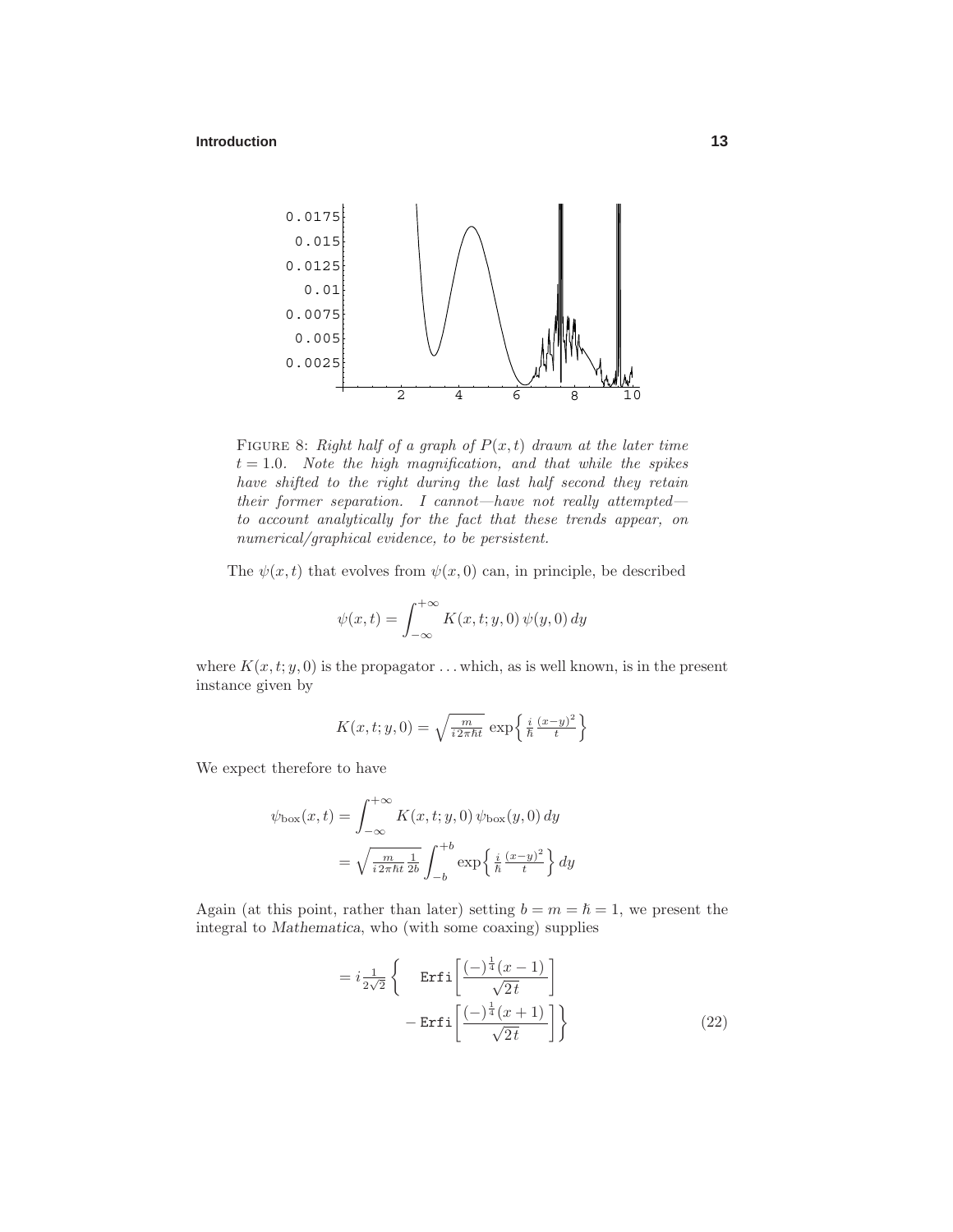#### **14 Do boxed wavepackets become flat?**

We now use the command  $\texttt{ComplexExpand}[\%]$  to resolve this result into its real and imaginary parts. After assuring *Mathematica* that we understand *t* to be a positive real number we obtain

$$
\psi_{\text{box}}(x,t) = \tilde{F}(x,t) + i\tilde{G}(x,t)
$$

where

$$
\begin{aligned} &\tilde{F}(x,t)=-\tfrac{1}{2\sqrt{2}}\bigg\{\mathrm{Im}\bigg(\mathrm{Erfi}\bigg[\frac{(-)^{\frac{1}{4}}(x-1)}{\sqrt{2\,t}}\bigg]\bigg)-\mathrm{Im}\bigg(\mathrm{Erfi}\bigg[\frac{(-)^{\frac{1}{4}}(x+1)}{\sqrt{2\,t}}\bigg]\bigg)\bigg\}\\ &\tilde{G}(x,t)=-\tfrac{1}{2\sqrt{2}}\bigg\{\mathrm{Re}\bigg(\mathrm{Erfi}\bigg[\frac{(-)^{\frac{1}{4}}(x-1)}{\sqrt{2\,t}}\bigg]\bigg)-\mathrm{Re}\bigg(\mathrm{Erfi}\bigg[\frac{(-)^{\frac{1}{4}}(x+1)}{\sqrt{2\,t}}\bigg]\bigg)\bigg\} \end{aligned}
$$

may look to us like paraphrases of the question, but are evidently understood by *Mathematica* to be answers. The functions  $\tilde{F}$  and  $\tilde{G}$  should be identical to the  $F$  and  $G$  encountered at  $(13)$  on page 3, but wear tildes to emphasize that they have been assembled now not from HypergeometricPFQ functions but from the so-called "imaginary error function"

$$
\operatorname{erfi}(z) \equiv \frac{\operatorname{erf}(iz)}{i} \qquad \text{where} \qquad \operatorname{erf}(z) \equiv \frac{2}{\sqrt{\pi}} \int_0^z e^{-t^2} dt
$$

Finally we ask *Mathematica* to construct

$$
\tilde{P}(x,t) = \tilde{F}^2(x,t) + \tilde{G}^2(x,t)
$$

which is a sum of six terms that it would serve no useful purpose to write out in detail. Possibly Euler, if presented with T<sub>E</sub>X'd renditions of  $P(x, t)$  and  $\tilde{P}(x, t)$ , would recognize that they provide alternative descriptions of the same function, but I do not know off hand how to establish the point *...* except to remark that if one uses  $\tilde{P}(x,t)$  to reconstruct the information displayed in Figure 5 one finds—see Figure 9—that the agreement is precise. The important point is that *...*

*Mathematica* appears to find it *easier* to work with  $\tilde{P}(x, t)$ : see Figure 10, which *Mathematica* refused to draw when asked to work with  $P(x, t)$ .

Experimental calculations such as the one that produced Figure 11 lead me to think that  $\hat{P}(x,t)$  is "easier" to work with because *computationally more* stable, and that the "regions of wild fluctuation" that have been seen to bedevil work based upon  $P(x, t)$  are *computational artifacts*—not real.

So complicated is the evolved box packet that integrals of the form

$$
\langle \mathbf{x}^2 \rangle_t = \int_{-\infty}^{+\infty} x^2 P(x, t) \, dx
$$

must be done numerically, and if—which it is my purpose to demonstrate—it is indeed the case that  $\langle x^2 \rangle_t = \infty$  then they cannot be done at all: one must be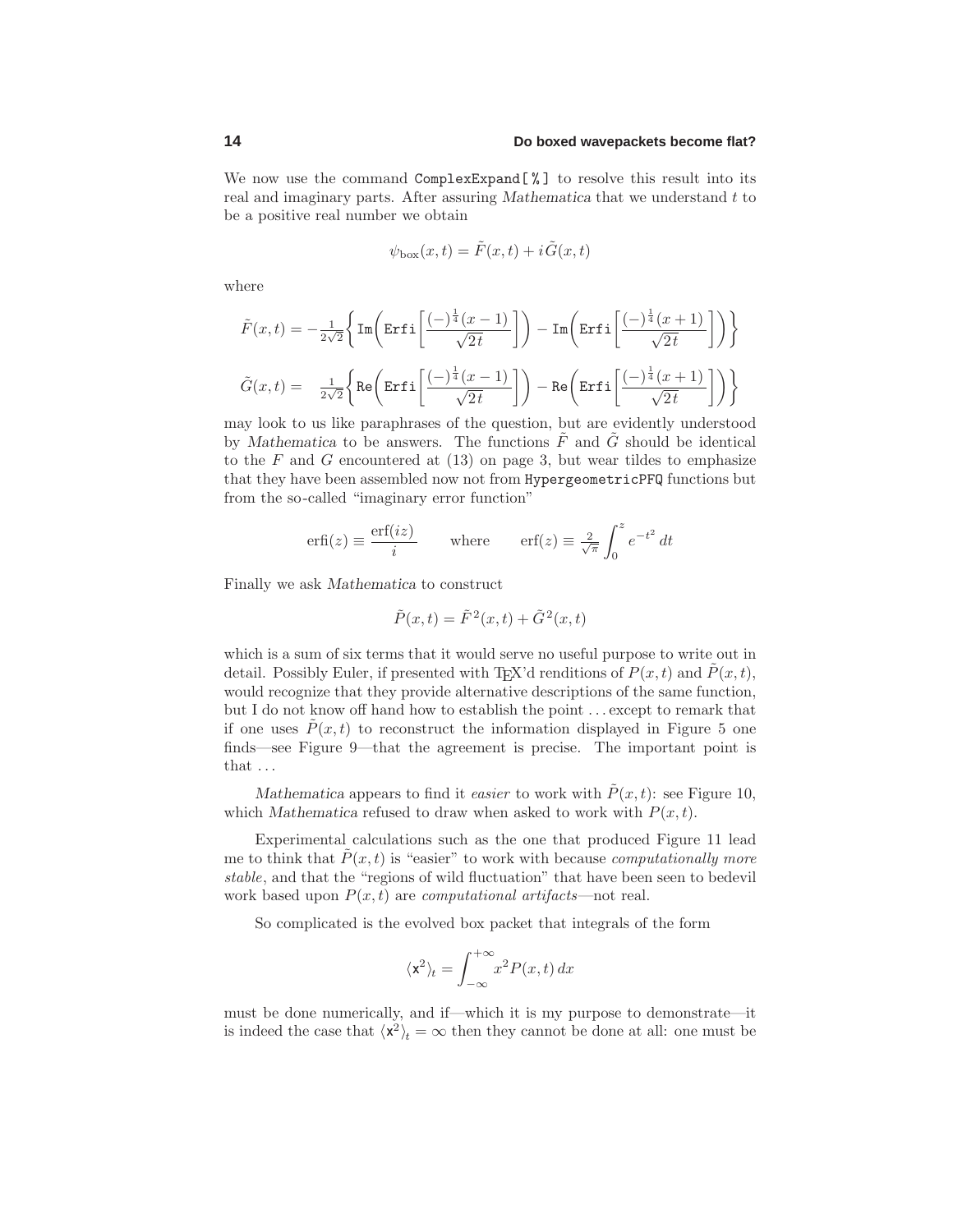

FIGURE 9: Graph of  $\tilde{P}(x, .005)$ , superimposed upon the graph of  $P(x, .005)$  that was presented as Figure 5. The agreement is so precise that the underlying graph cannot be seen.



FIGURE 10: *Extended graph of*  $\tilde{P}(x, .005)$ *, superimposed upon a* graph of the initial  $P_{\text{box}}(x,0)$ . Mathematica was unable to produce such a figure when asked to work with  $P(x, .005)$ . The figure provides an informative and convincing account of the initial deformation of the evolving wavepacket.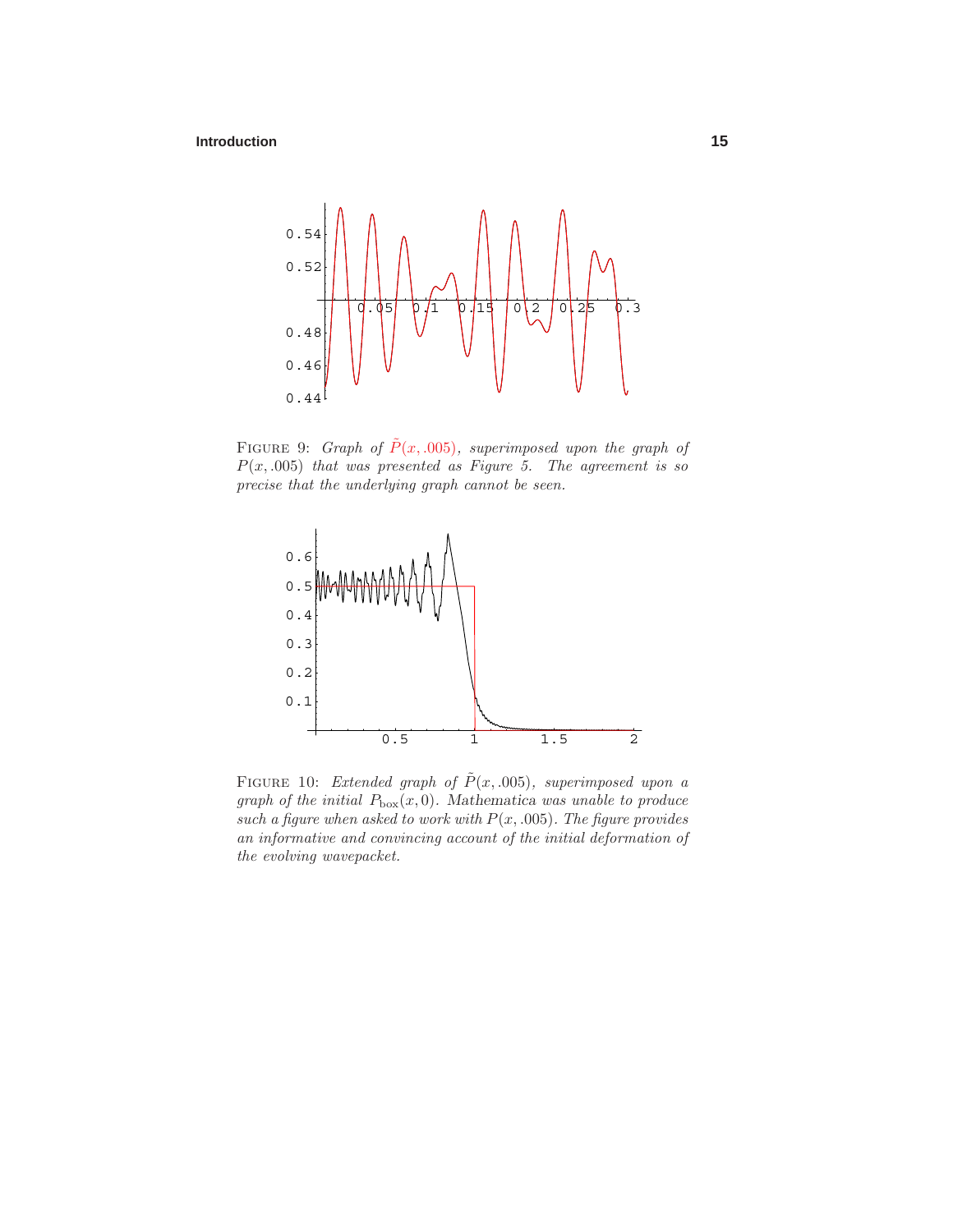

FIGURE 11: Graph of  $\tilde{P}(x, 1)$ , superimposed upon the graph of  $P(x,1)$  that was presented as Figure 8. The superimposed curve shows none of the wild fluctuation to which  $P(x, 1)$  has been seen to be prone, and which Iam on this evidence inclined to dismiss as a computational artifact. At points remote from the chaotic regions the agreement is precise.

content to gather evidence that, for every  $t > 0$ ,

$$
W(k,t) \equiv \int_{-k}^{+k} x^2 P(x,t) \, dx = 2 \int_0^k x^2 P(x,t) \, dx
$$

increases without bound:  $\lim_{k \uparrow \infty} W(k, t) = \infty$ . The integral is, however, difficult or impossible to evaluate if *k* lies on the far side of a "chaotic region." I propose, therefore, to study the better-behaved function

$$
\tilde{W}(k,t) \equiv 2 \int_0^k x^2 \tilde{P}(x,t) \, dx
$$

with the objective of answering this question:

Is it true that, for all 
$$
t > 0
$$
,  $\tilde{W}(k, t)$   
grows without bound as  $k \uparrow \infty$ ? (23)

The simple command

$$
\verb!Plot[Evaluate[NIntegrate[ x^2 \tilde{P}(x,1),\,\{x,0,k\}]\,,\,\{k,0,30\}]]\,;
$$

carries with it an enormous computational burden, but *Mathematica*, laboring uncomplainingly for several hours on my 400 MHz PowerMac G3, did at last manage to produce Figure 12, which I interpret to comprise soft evidence that (23) is (at least in the case  $t = 1$ ) to be answered in the affirmative. Numerical methods are, however, incapable-in-principle of supplying compelling evidence, for

- one cannot carry  $k$  "all the way to  $\infty$ "
- one cannot consider all values of *t*.